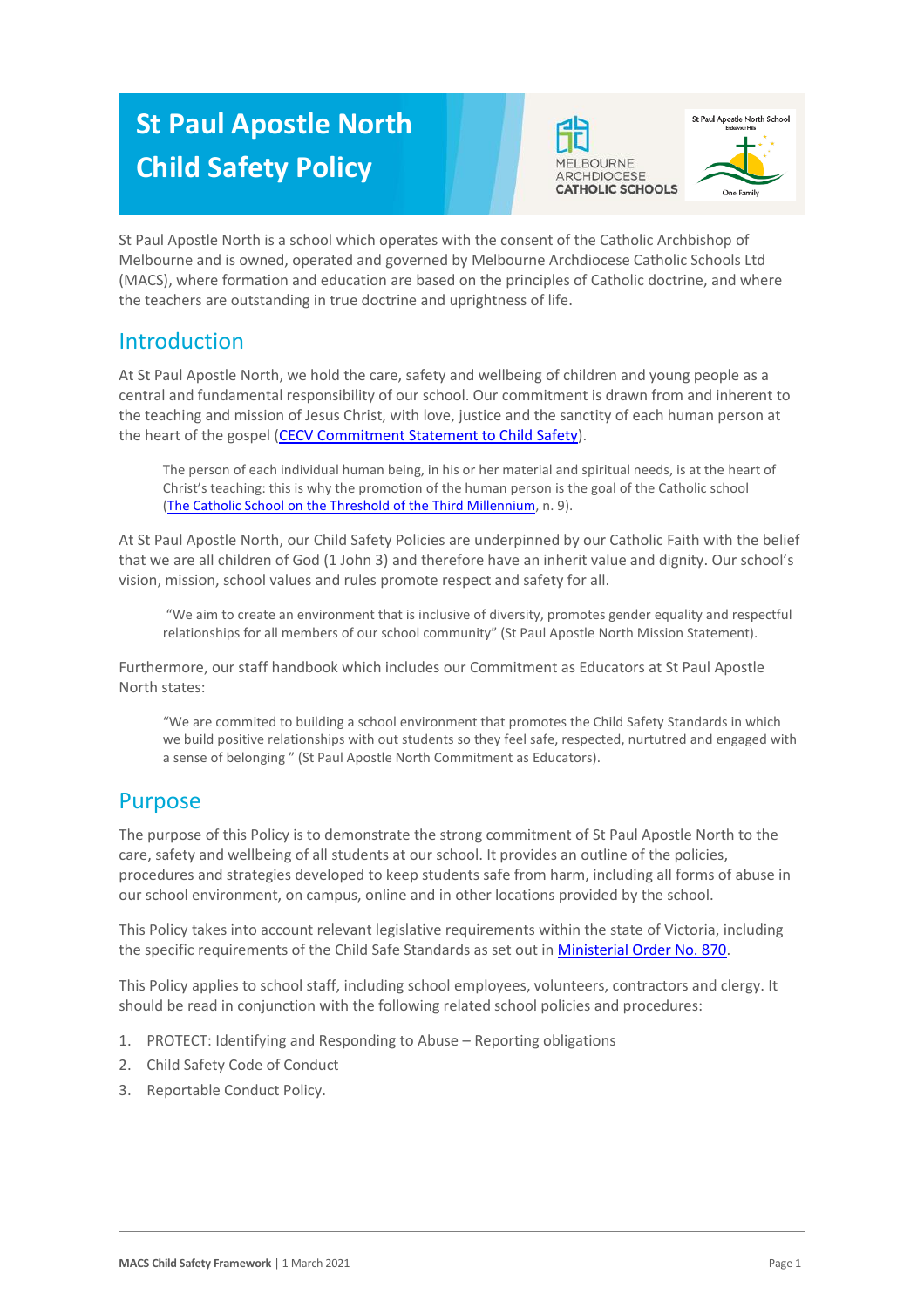# Principles

Catholic schools have a moral, legal and mission-driven responsibility to create nurturing school environments where children and young people are respected, their voices are heard, and they are safe and feel safe [\(CECV Commitment Statement to Child Safety\)](https://www.cecv.catholic.edu.au/getmedia/b5d43278-51b9-4704-b45a-f14e50546a70/Commitment-Statement-A4.aspx).

The following principles underpin our commitment to child safety at St Paul Apostle North:

- All students deserve, as a fundamental right, safety and protection from all forms of abuse and neglect.
- Our school works in partnership with families and the community to ensure that they are engaged in decision-making processes, particularly those that have an impact on child safety and protection.
- All students have the right to a thorough and systematic education in all aspects of personal safety, in partnership with their parents/carers.
- All adults in our school, including teaching and non-teaching staff, clergy, volunteers and contractors, have a responsibility to care for children and young people, to positively promote their wellbeing and to protect them from any kind of harm or abuse.
- The policies, guidelines and codes of conduct for the care, wellbeing and protection of students are based on honest, respectful and trusting relationships between adults and children and young people.
- Policies and practices demonstrate compliance with legislative requirements and cooperation with the Church, governments, the police and human services agencies.
- All persons involved in situations where harm is suspected or disclosed must be treated with sensitivity, dignity and respect.
- Staff, clergy, volunteers, contractors, parents and students should feel free to raise concerns about child safety, knowing these will be taken seriously by school leadership.
- Appropriate confidentiality will be maintained, with information being provided to those who have a right or a need to be informed, either legally or pastorally.

## **Definitions**

**Child** means a child enrolled as a student at the school.

**Child abuse** includes:

- (a) any act committed against a child involving:
	- (i) a sexual offence
	- (ii) an offence under section 49B(2) of the *Crimes Act 1958* (grooming)
- (b) the infliction, on a child, of:
	- (i) physical violence
	- (ii) serious emotional or psychological harm
- (c) serious neglect of a child [\(Ministerial Order No. 870\)](http://www.gazette.vic.gov.au/gazette/Gazettes2016/GG2016S002.pdf).

**Child safety** encompasses matters related to protecting all children from child abuse, managing the risk of child abuse, providing support to a child at risk of child abuse, and responding to incidents or allegations of child abuse [\(Ministerial Order No. 870\)](http://www.gazette.vic.gov.au/gazette/Gazettes2016/GG2016S002.pdf).

**Child neglect** includes a failure to provide the child with an adequate standard of nutrition, medical care, clothing, shelter or supervision to the extent that the health and physical development of the child is significantly impaired or placed at serious risk (PROTECT: Identifying and responding to all [forms of abuse in Victorian schools\)](http://www.cecv.catholic.edu.au/getmedia/ebe135a4-d1b3-48a0-81fe-50d4fc451bcd/Identifying-and-Responding-to-All-Forms-of-Abuse.aspx#page%3D27).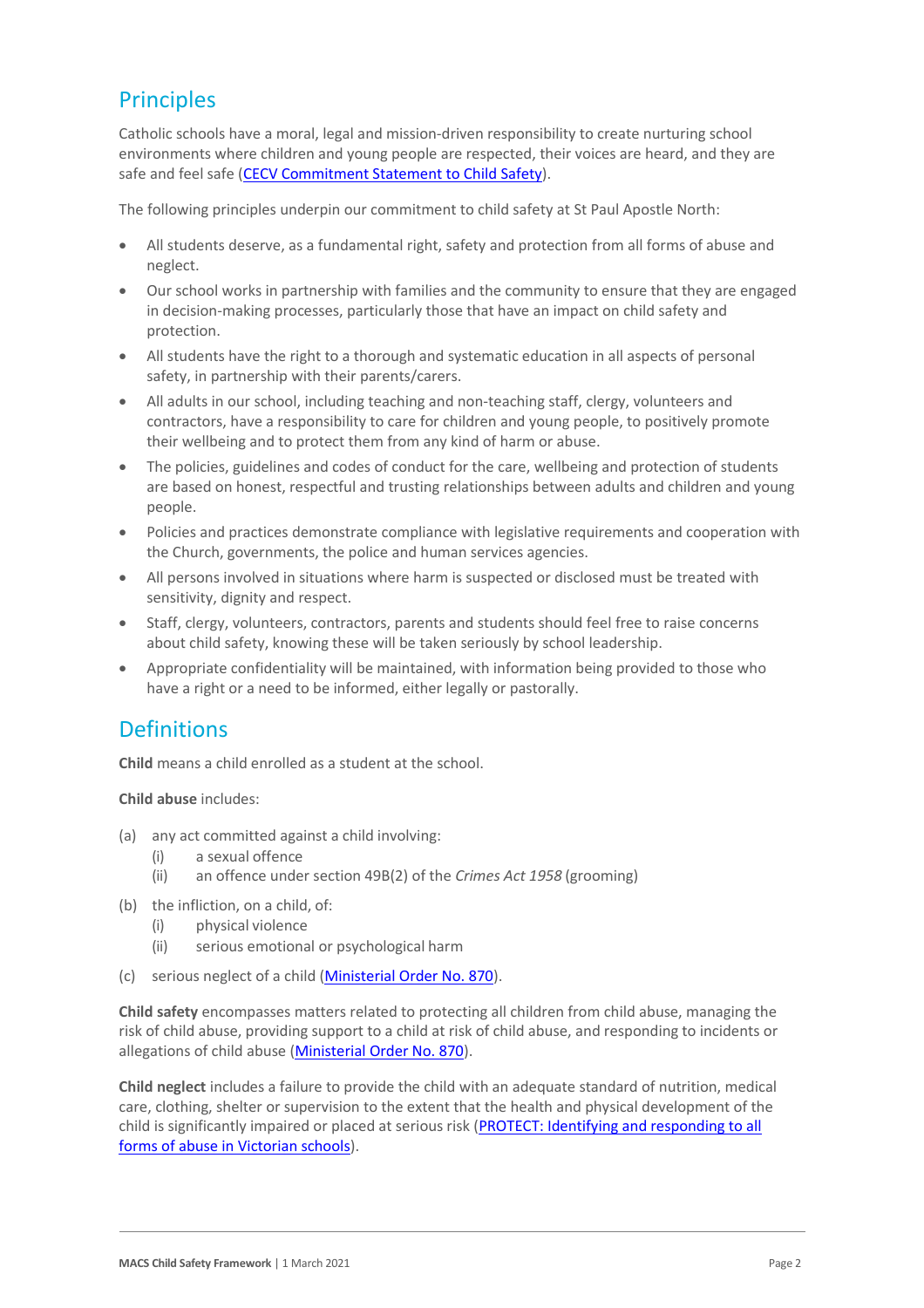**Child physical abuse** generally consists of any non-accidental infliction of physical violence on a child by any person [\(PROTECT: Identifying and responding to all forms of abuse in Victorian schools\)](https://www.cecv.catholic.edu.au/getmedia/ebe135a4-d1b3-48a0-81fe-50d4fc451bcd/Identifying-and-Responding-to-All-Forms-of-Abuse.aspx#page%3D15).

**Child sexual abuse** is when a person uses power or authority over a child to involve them in sexual activity. It can include a wide range of sexual activity and does not always involve physical contact or force [\(PROTECT: Identifying and responding to all forms of abuse in Victorian schools\)](https://www.cecv.catholic.edu.au/getmedia/ebe135a4-d1b3-48a0-81fe-50d4fc451bcd/Identifying-and-Responding-to-All-Forms-of-Abuse.aspx#page%3D17).

**Emotional child abuse** occurs when a child is repeatedly rejected, isolated or frightened by threats, or by witnessing family violence [\(PROTECT: Identifying and responding to all forms of abuse in Victorian schools\)](https://www.cecv.catholic.edu.au/getmedia/ebe135a4-d1b3-48a0-81fe-50d4fc451bcd/Identifying-and-Responding-to-All-Forms-of-Abuse.aspx#page%3D26).

**Grooming** is when a person engages in predatory conduct to prepare a child for sexual activity at a later date. It can include communication and/or attempting to befriend or establish a relationship or other emotional connection with the child or their parent/carer [\(PROTECT: Identifying and responding](https://www.cecv.catholic.edu.au/getmedia/ebe135a4-d1b3-48a0-81fe-50d4fc451bcd/Identifying-and-Responding-to-All-Forms-of-Abuse.aspx#page%3D20)  [to all forms of abuse in Victorian schools\)](https://www.cecv.catholic.edu.au/getmedia/ebe135a4-d1b3-48a0-81fe-50d4fc451bcd/Identifying-and-Responding-to-All-Forms-of-Abuse.aspx#page%3D20).

**Mandatory reporting:** The legal requirement under the *Children, Youth and Families Act 2005* (Vic.) to protect children from harm relating to physical and sexual abuse. The Principal, registered teachers and early childhood teachers, school counsellors, religious clergy, medical practitioners and nurses at a school are mandatory reporters under this Act [\(PROTECT: Identifying and responding to all forms of](http://www.cecv.catholic.edu.au/getmedia/ebe135a4-d1b3-48a0-81fe-50d4fc451bcd/Identifying-and-Responding-to-All-Forms-of-Abuse.aspx#page%3D8)  [abuse in Victorian schools\)](http://www.cecv.catholic.edu.au/getmedia/ebe135a4-d1b3-48a0-81fe-50d4fc451bcd/Identifying-and-Responding-to-All-Forms-of-Abuse.aspx#page%3D8).

**Reasonable belief:** When school staff are concerned about the safety and wellbeing of a child or young person, they must assess that concern to determine if a report should be made to the relevant agency. This process of considering all relevant information and observations is known as forming a reasonable belief. A 'reasonable belief' or a 'belief on reasonable grounds' is not the same as having proof, but is more than mere rumour or speculation. A reasonable belief is formed if a reasonable person in the same position would have formed the belief on the same grounds [\(PROTECT: Identifying and](http://www.cecv.catholic.edu.au/getmedia/ebe135a4-d1b3-48a0-81fe-50d4fc451bcd/Identifying-and-Responding-to-All-Forms-of-Abuse.aspx#page%3D35)  [responding to all forms of abuse in Victorian schools\)](http://www.cecv.catholic.edu.au/getmedia/ebe135a4-d1b3-48a0-81fe-50d4fc451bcd/Identifying-and-Responding-to-All-Forms-of-Abuse.aspx#page%3D35).

**Reportable conduct:** Five types of reportable conduct are listed in the *Child Wellbeing and Safety Act 2005* (Vic.) (as amended by the *Children Legislation Amendment (Reportable Conduct) Act 2017*). These include:

- 1. sexual offences (against, with or in the presence of a child)
- 2. sexual misconduct (against, with or in the presence of a child)
- 3. physical violence (against, with or in the presence of a child)
- 4. behaviour that is likely to cause significant emotional or psychological harm
- 5. significant neglect.

**School environment** means any physical or virtual place made available or authorised by the school governing authority for use by a child during or outside school hours, including:

- a campus of the school
- online school environments (including email and intranet systems)
- other locations provided by the school for a child's use (including, without limitation, locations used for school camps, sporting events, excursions, competitions and other events) (Ministerial [Order No. 870\)](http://www.gazette.vic.gov.au/gazette/Gazettes2016/GG2016S002.pdf).

**School staff** means an individual working in a school environment who is:

- directly engaged or employed by a school governing authority
- a volunteer or a contracted service provider (whether or not a body corporate or any other person is an intermediary)
- a minister of religion [\(Ministerial Order No. 870\)](http://www.gazette.vic.gov.au/gazette/Gazettes2016/GG2016S002.pdf).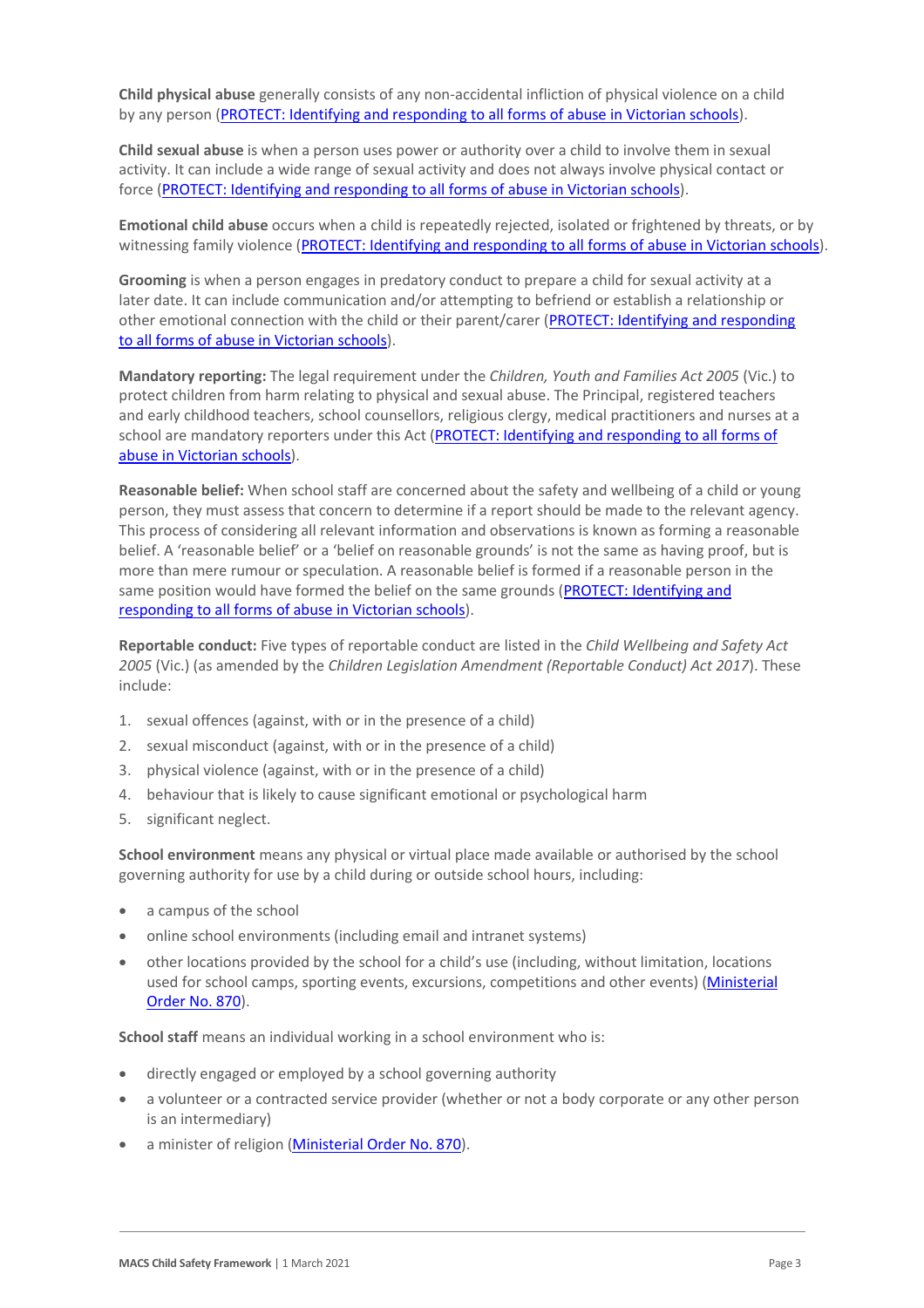### Policy commitments

All students enrolled at St Paul Apostle North have the right to feel safe and be safe. The wellbeing of children in our care will always be our first priority and we do not and will not tolerate child abuse. We aim to create a child-safe and child-friendly environment where children are free to enjoy life to the full without any concern for their safety. There is particular attention paid to the most vulnerable children, including Aboriginal and Torres Strait Islander children, children from culturally and/or linguistically diverse backgrounds, and children with a disability.

#### **Our commitment to our students**

- We commit to the safety and wellbeing of all children and young people enrolled in our school.
- We commit to providing children and young people with positive and nurturing experiences.
- We commit to listening to children and young people, and empowering them by taking their views seriously and addressing any concerns that they raise with us.
- We commit to taking action to ensure that children and young people are protected from abuse or harm.
- We commit to teaching children and young people the necessary skills and knowledge to understand and maintain their personal safety and wellbeing.
- We commit to seeking input and feedback from students regarding the creation of a safe school environment.

#### **Our commitment to parents and carers**

- We commit to communicating honestly and openly with parents and carers about the wellbeing and safety of their children.
- We commit to engaging with, and listening to, the views of parents and carers about our child safety practice, policies and procedures.
- We commit to transparency in our decision-making with parents and carers where it will not compromise the safety of children or young people.
- We commit to acknowledging the cultural diversity of students and families, and being sensitive to how this may impact on student safety issues.
- We commit to continuously reviewing and improving our systems to protect children from abuse.

#### **Our commitment to our school staff (school employees, volunteers, contractors and clergy)**

- We commit to providing all St Paul Apostle North staff with the necessary support to enable them to fulfil their roles. This will include regular and appropriate learning opportunities.
- We commit to providing regular opportunities to clarify and confirm policy and procedures in relation to child safety, and young people's protection and wellbeing. This will include annual training in the principles and intent of the Child Safety Policy and Child Safety Code of Conduct, and staff responsibilities to report concerns.
- We commit to listening to all concerns voiced by St Paul Apostle North staff, clergy, volunteers and contractors about keeping children and young people safe from harm.
- We commit to providing opportunities for St Paul Apostle North school employees, volunteers, contractors and clergy to receive formal debriefing and counselling arising from incidents of the abuse of a child or young person.

## Responsibilities and organisational arrangements

Everyone employed or volunteering at St Paul Apostle North has a responsibility to understand the important and specific role they play individually and collectively to ensure that the wellbeing and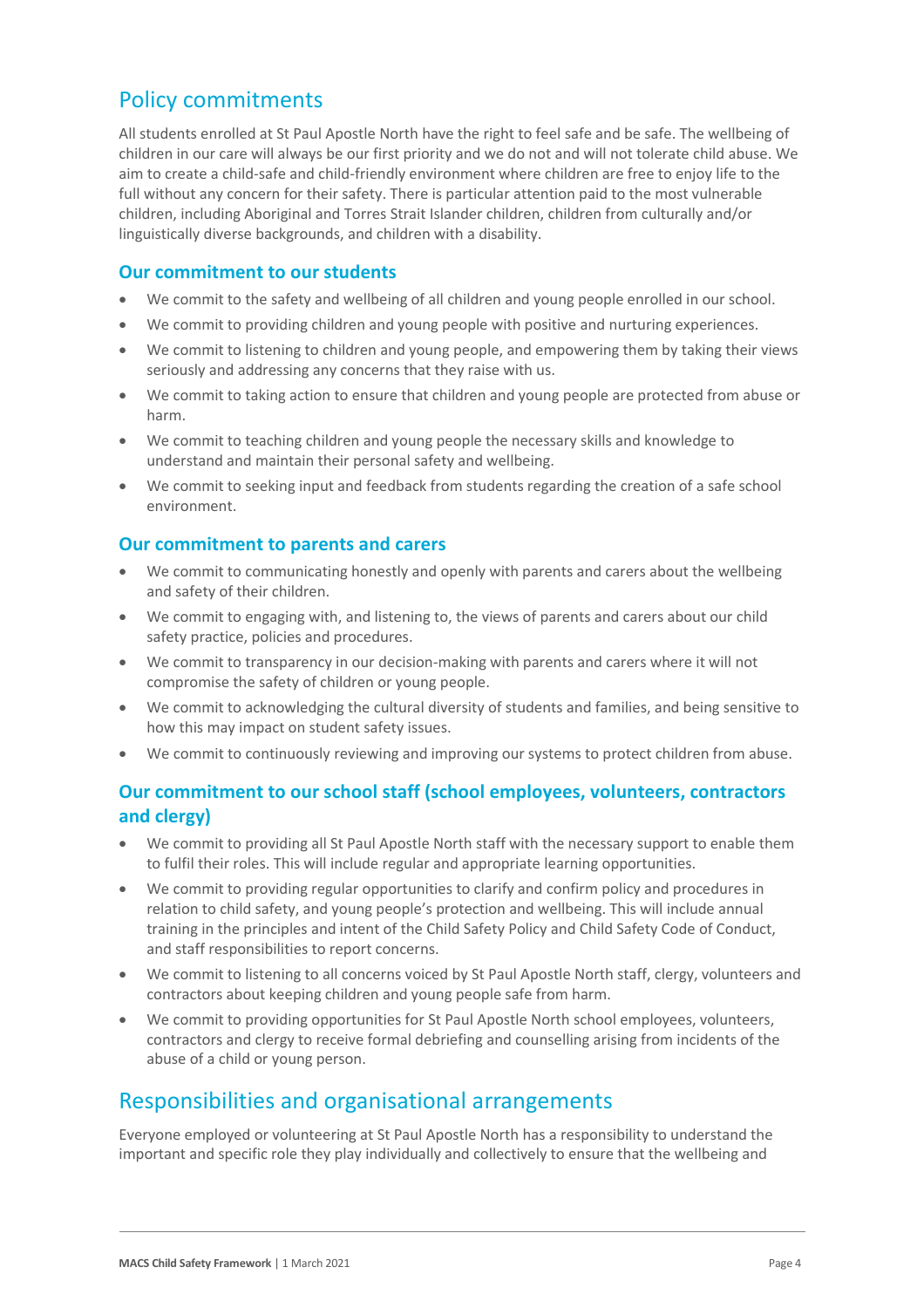safety of all students is at the forefront of all they do and every decision they make (CECV [Commitment Statement to Child Safety\)](https://www.cecv.catholic.edu.au/getmedia/b5d43278-51b9-4704-b45a-f14e50546a70/Commitment-Statement-A4.aspx).

The school has allocated roles and responsibilities for child safety as follows:

*Mary Lucas – Principal and Child Safety team member Monique Fallace – Deputy Principal and Child Safety team member Christine Ly – Deputy Principal and Child Safety team member Emma Lucas – Student Wellbeing Leader and Child Safety Officer Kay Robinson – OHS Officer and Child Safety team member*

#### **Guide to responsibilities of school leadership**

The Principal, the school governing authority and school leaders at St Paul Apostle North recognise their particular responsibility to ensure the development of preventative and proactive strategies that promote a culture of openness, awareness of and shared responsibility for child safety. Responsibilities include:

- creating an environment for children and young people to be safe and to feel safe
- upholding high principles and standards for all staff, clergy, volunteers and contractors
- promoting models of behaviour between adults and children and young people based on mutual respect and consideration
- ensuring thorough and rigorous practices are applied in the recruitment, screening and ongoing professional learning of staff
- ensuring that school personnel have regular and appropriate learning to develop their knowledge of, openness to and ability to address child safety matters
- providing regular opportunities to clarify and confirm legislative obligations, policy and procedures in relation to children and young people's protection and wellbeing
- ensuring the school meets the specific requirements of the Victorian Child Safe Standards as set out i[n Ministerial Order No. 870](http://www.gazette.vic.gov.au/gazette/Gazettes2016/GG2016S002.pdf)
- ensuring the school takes specific action to protect children from abuse in line with the three new criminal offences introduced under the *Crimes Act 1958* (Vic.) and in line with [PROTECT:](http://www.cecv.catholic.edu.au/getmedia/ebe135a4-d1b3-48a0-81fe-50d4fc451bcd/Identifying-and-Responding-to-All-Forms-of-Abuse.aspx)  [Identifying and responding to all forms of abuse in Victorian schools.](http://www.cecv.catholic.edu.au/getmedia/ebe135a4-d1b3-48a0-81fe-50d4fc451bcd/Identifying-and-Responding-to-All-Forms-of-Abuse.aspx)

#### **Guide to responsibilities of school staff**

Responsibilities of school staff (school employees, volunteers, contractors and clergy) include:

- treating children and young people with dignity and respect, acting with propriety, providing a duty of care, and protecting children and young people in their care
- following the legislative and internal school policies, procedures and processes in the course of their work, if they form a reasonable belief that a child or young person has been or is being abused or neglected
- providing a physically and psychologically safe environment where the wellbeing of children and young people is nurtured
- ensuring children and adults are not put in compromising sitiations, such as an adult being alone with a child out of sight of other staff and students
- undertaking regular training and education in order to understand their individual responsibilities in relation to child safety, and the wellbeing of children and young people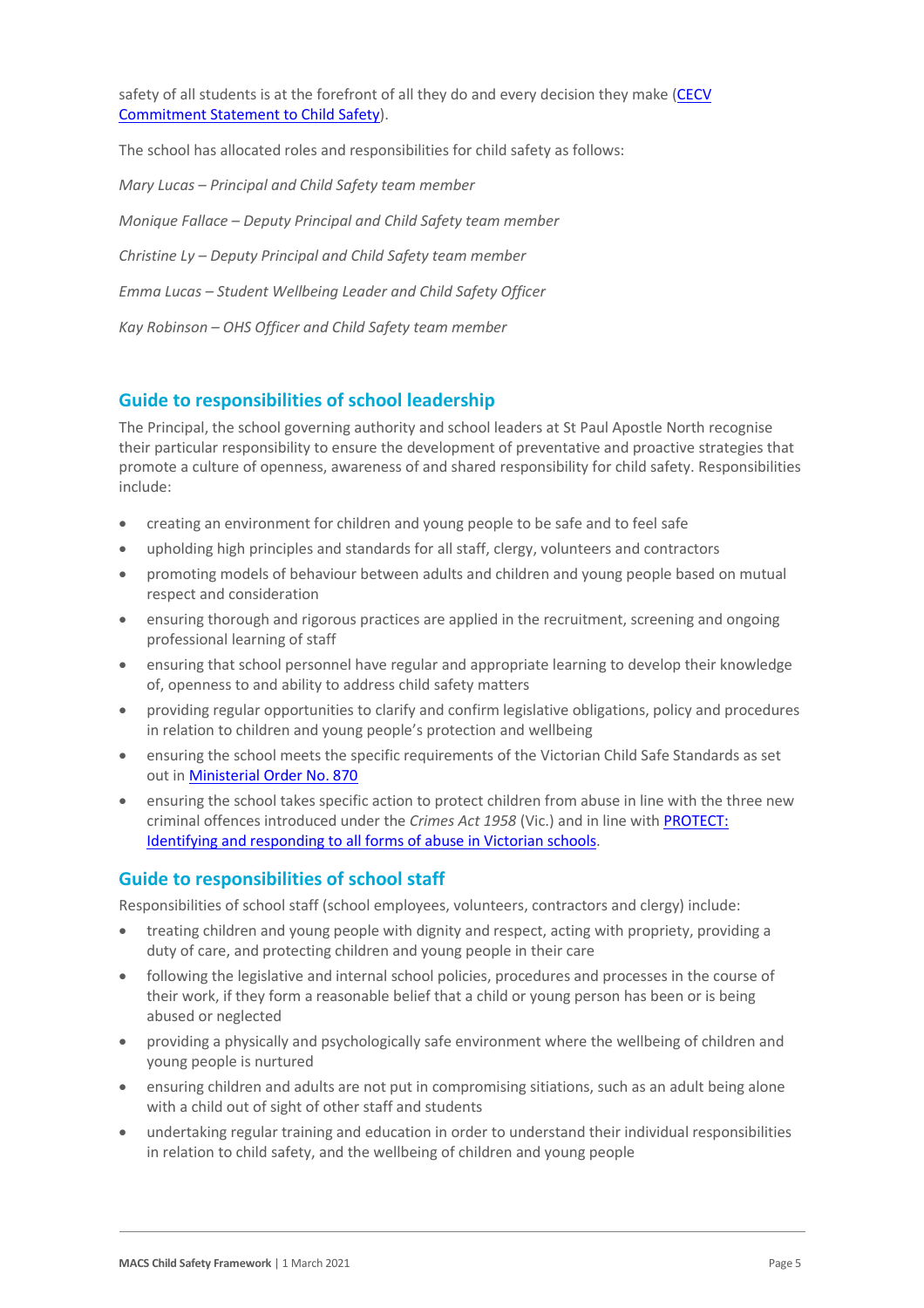- assisting children and young people to develop positive, responsible and caring attitudes and behaviours which recognise the rights of all people to be safe and free from abuse
- following the school's Child Safety Code of Conduct.

#### **Organisational arrangements**

The Principal has the overall leadership role in monitoring and responding to the policy, procedures and practices for child safety in St Paul Apostle North in accordance with this Policy.

We have appointed a Child Safety Lead/Officer and the role description is available in the staff handbook:

- The Child Safety Team assists the Principal.
- The Child Safety Team works in identifying and mitigating risks in child safety.
- The Child Safety Team also supports the Principal to monitor implementation of school policies, procedures and practices and to identify professional learning.

St Paul Apostle North's website and newsletter will provide information to keep parents and carers informed of child safety commitments, procedures and arrangements.

### Expectation of our school staff – Child Safety Code of Conduct

At St Paul Apostle North, we expect school employees, volunteers, contractors and clergy to proactively ensure the safety of students at all times and to take appropriate action if there are concerns about the safety of any child at the school. All school staff must remain familiar with the relevant laws, the code of conduct, and policies and procedures in relation to child protection, and comply with all requirements. We have developed a **Child Safety Code of Conduct** [\[St Paul Apostle](-MACS-Child_Safety_Code_of_Conduct.docx)  North [Child Safety Code of Conduct\],](-MACS-Child_Safety_Code_of_Conduct.docx) which recognises the critical role that school staff play in protecting the students in our care and establishes clear expectations of school employees, volunteers, contractors and clergy for appropriate behaviour with children in order to safeguard them against abuse and/or neglect.

Our Code also protects school staff through clarification of acceptable and unacceptable behaviour.

## Student safety and participation

At St Paul Apostle North, we actively encourage all students to openly express their views and feel comfortable about giving voice to the things that are important to them.

We teach students about what they can do if they feel unsafe and enable them to understand, identify, discuss and report their concerns. We listen to and act on any concerns students, or their parents or carers, raise with us.

The curriculum design integrates appropriate knowledge and skills to enhance students' understanding of being safe. Teaching and learning strategies that acknowledge and support student agency and voice are implemented.

We have developed appropriate education about:

- standards of behaviour for students attending our school
- healthy and respectful relationships (including sexuality)
- resilience
- child abuse awareness and prevention
- Problem solving, help seeking, gender and identity and positive gender relationships through the Responsibility, Rights and Respectful Relationships curriculum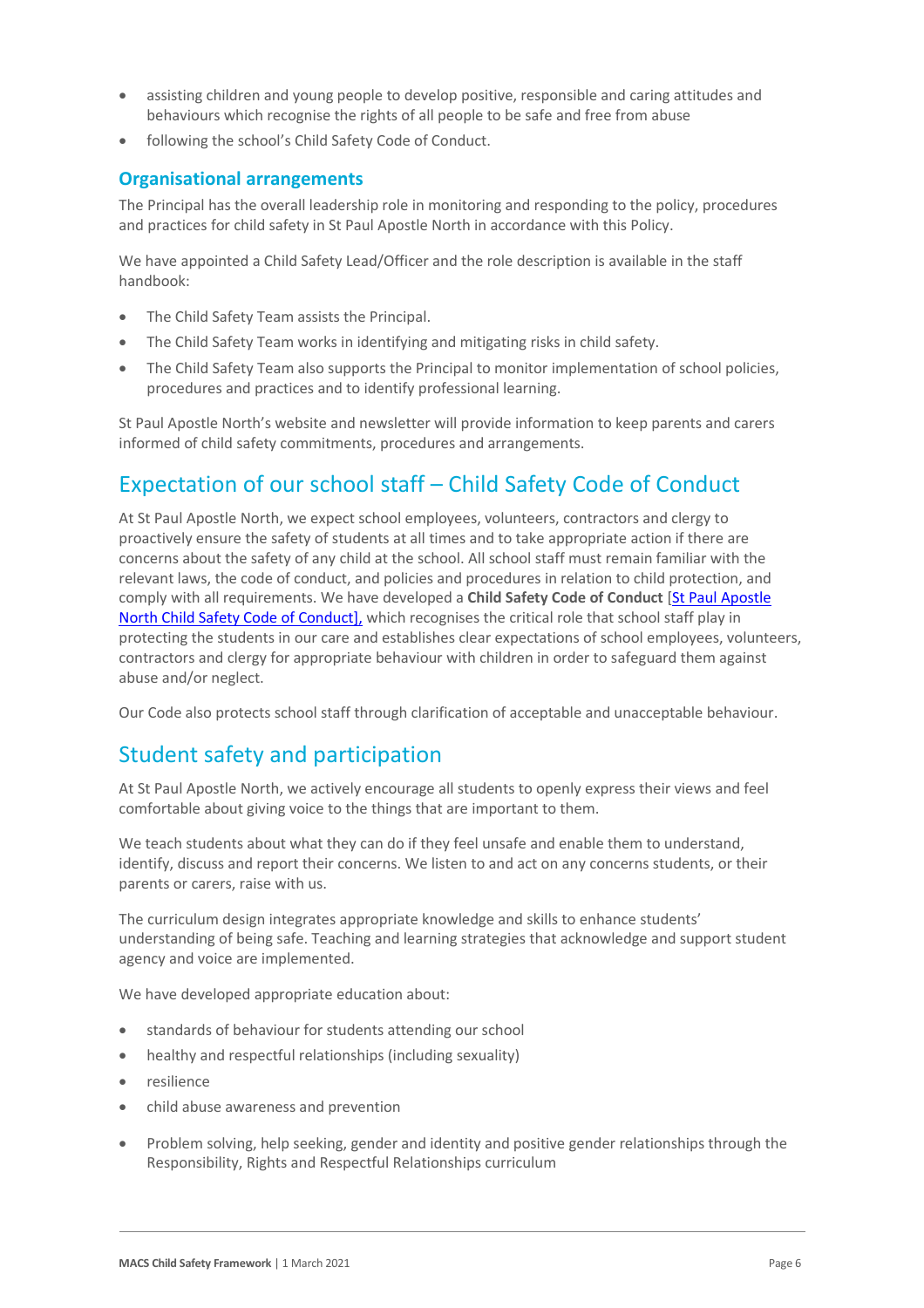Our school offers many opportunities for students to have a voice, participate and be empowered through our senior leadership program, Kids Matter Student Leadership Team, buddies and friendship groups.

# Reporting and responding

Our school records any child safety complaints, disclosures or breaches of the Child Safety Code of Conduct, and stores the records in accordance with security and privacy requirements. Our school complies with legal obligations that relate to managing the risk of child abuse under the *Children, Youth and Families Act 2005* (Vic.), the *Crimes Act 1958* (Vic.) and the recommendations of the *[Betrayal of Trust](http://www.parliament.vic.gov.au/fcdc/article/1788)* report.

Child protection reporting obligations fall under separate pieces of legislation with differing reporting requirements.

Our school's **PROTECT: Identifying and Responding to Abuse – Reporting obligations** [\[St Paul Apostle](-MACS-PROTECT_Identifying_and_Responding_to_Abuse_Reporting_Obligations.docx)  North PROTECT: [Identifying and Responding to Abuse](-MACS-PROTECT_Identifying_and_Responding_to_Abuse_Reporting_Obligations.docx) – Reporting obligations] updated on 01/06/2021 sets out the actions required under the relevant legislation when there is a reasonable belief that a child at our school is in need of protection or a criminal offence has been committed, and provides guidance and procedures on how to make a report.

Our policy assists staff, volunteers and families to:

- identify the indicators of a child or young person who may be in need of protection
- understand how a reasonable belief is formed
- make a report of a child or young person who may be in need of protection
- comply with mandatory reporting obligations under child protection law, and their legal obligations relating to child abuse and grooming under criminal law.

Our school has also established additional internal procedures and processes to help ensure that appropriate action is taken to respond to concerns about the wellbeing and/or safety of a student. Any staff who have concerns about a child are to document incidents or disclosures on Nforma. School Pastoral Care Workers (Chaplains) document each session on Staff Palace under NCCD, which can be used to form evidence and a reasonable belief that a child may need protection.

At St Paul Apostle North, if any member of our school community has concerns for a child's safety they need to discuss, they can notify the school Principal, the Deputy Principal or the designated Child Safety Lead/Officer, Emma Lucas.

If the Principal or Child Safety Officer is not available, then it should be discussed with a member of the school leadership team. Alternatively, any member of the school community may report directly to the responsible authority.

The staff member, supported by the Principal or designated Child Safety Officer will follow the step-bystep guide to making a report as outlined in the Four Critical Actions for Schools: Responding to [Incidents, Disclosures and Suspicions of Child Abuse.](https://www.education.vic.gov.au/Documents/about/programs/health/protect/FourCriticalActions_ChildAbuse.pdf)

## Screening and recruitment of school staff

St Paul Apostle North will apply thorough and rigorous screening processes in the recruitment of employees and volunteers involved in child-connected work. Our commitment to child safety and our screening requirements are included in all advertisements for such employee, contractor and volunteer positions, and all applicants are provided with copies of the school's Child Safety Code of Conduct and the Child Safety Policy.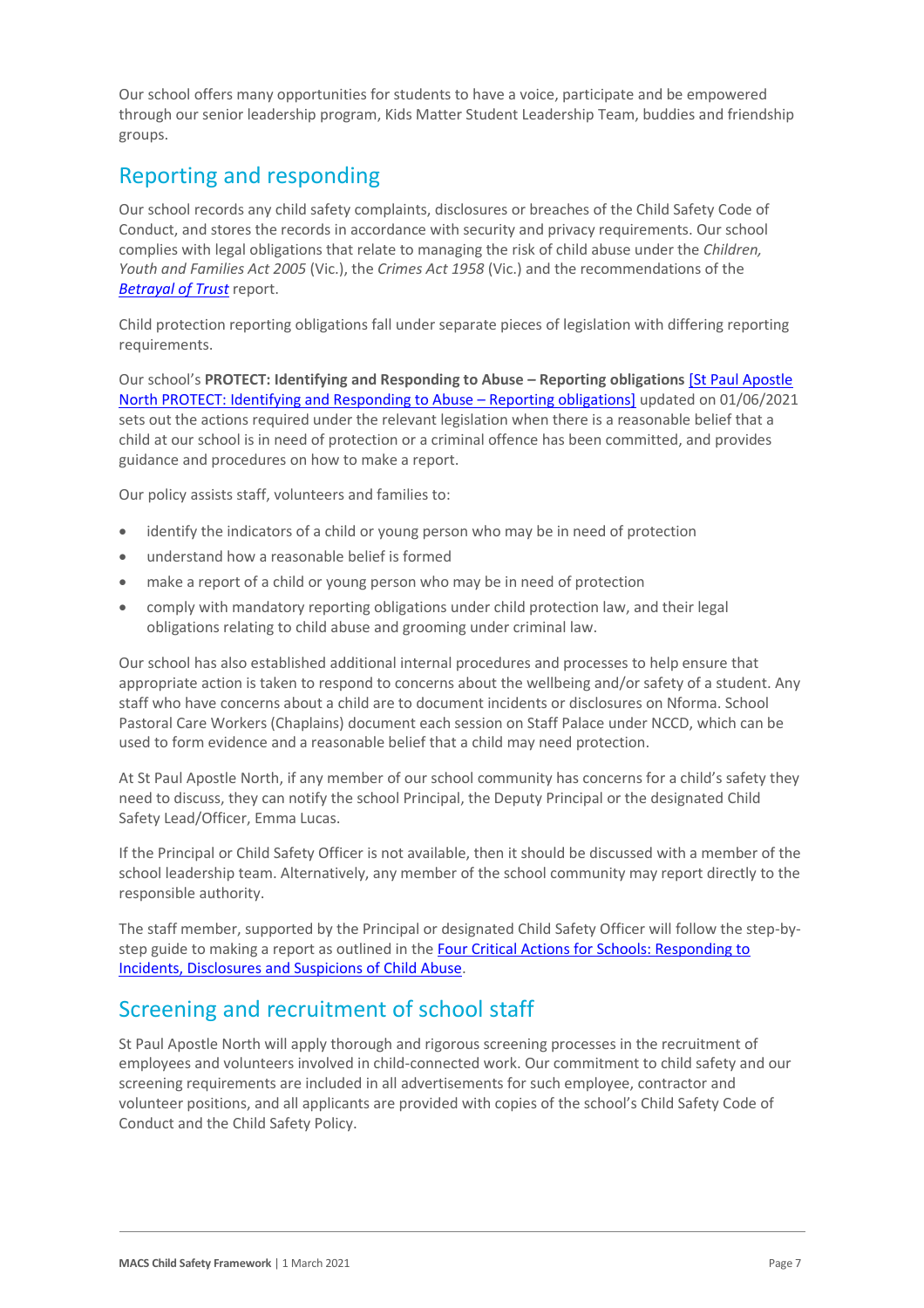Each job description for staff involved in child-connected work has a clear statement that sets out the requirements, duties and responsibilities regarding child safety for those in that role and the occupant's essential qualifications, experience and attributes in relation to child safety and wellbeing.

When recruiting and selecting employees, contractors and volunteers involved in child-connected work, we make all reasonable efforts to gather, verify and record the following information about any person we propose to engage:

- confirm the applicant's Working with Children Check and National Police Check status and/or professional registration (as relevant)
- obtain proof of personal identity and any professional or other qualifications
- verify the applicant's history of work involving children
- obtain references that address the applicant's suitability for the job and working with children.

We will also ensure that appropriate supervision or support arrangements are in place in relation to the induction of new school staff into the school's policies, codes, practices and procedures governing child safety and child-connected work.

We have procedures and processes for monitoring and assessing the continuing suitability of school staff to work with children, including regular reviews of the status of Working with Children Checks and staff professional registration requirements such as Victorian Institute of Teaching (VIT) registration.

St Paul Apostle North implements the following CECV guidelines:

- *Guidelines on the Employment of Staff in Catholic Schools*
- *Guidelines on the Engagement of Volunteers in Catholic Schools*
- *Guidelines on the Engagement of Contractors in Catholic Schools*
- *NDIS/External Providers: Guidelines for Schools*.

*Include further relevant details of school processes and practices regarding screening and recruitment of employees and volunteers.*

## Child safety – education and training for school staff

St Paul Apostle North provides employees, volunteers and clergy with regular and appropriate opportunities to develop their knowledge of, openness to and ability to address child safety matters. This includes induction, ongoing training and professional learning to ensure that everyone understands their professional and legal obligations and responsibilities, and the procedures for reporting suspicion of child abuse and neglect.

At least annually, our professional learning and training addresses:

- staff's individual and collective obligations and responsibilities for managing the risk of child abuse
- child abuse risks in the school environment
- our school's current child safety standards.

Our school has an Induction Policy with a formal induction program, including a checklist that states all staff inducted must complete our Child Safety and Mandetory Reporting training module. All staff must read and sign the Child Safety Code of Conduct upon employment.

#### Risk management

At St Paul Apostle North, we are committed to proactively and systematically identifying and assessing risks to student safety across our whole school environment, and reducing or eliminating (where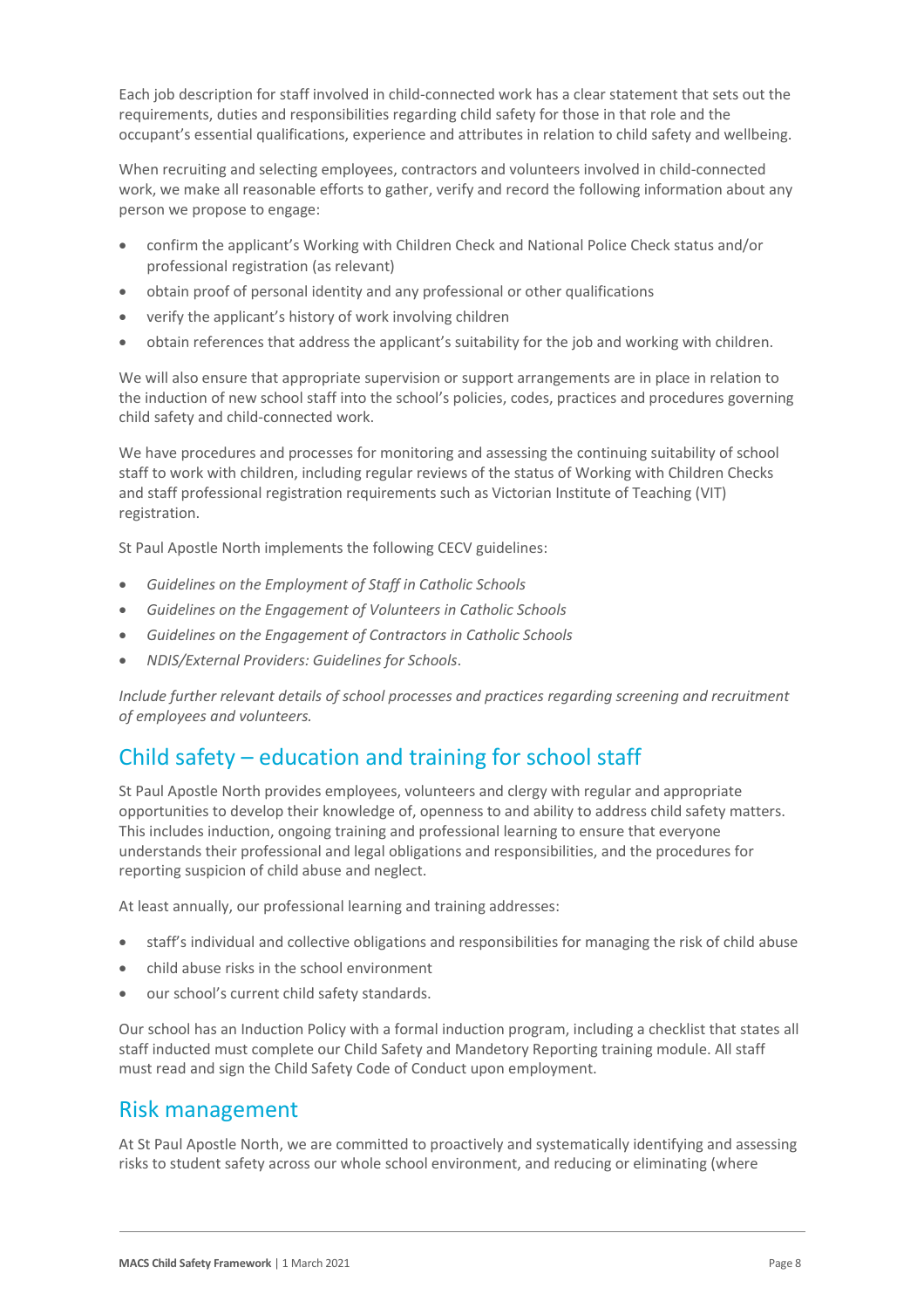possible) all potential sources of harm. We document, implement, monitor and periodically review our risk management strategies for child safety, and ensure that the strategies change as needed and as new risks arise.

Our Child Safety Team, comprising of many members of the Leadership Team place child safety on each leadership meeting to discuss any issues or risks that may have presented that fortnight. The school has a risk assessment document that outlines measures in place to prevent harm. The school also has a Kids Matter Leadership Team of students who meet regularly to discuss school issues including child safety issues.

### Relevant legislation

- *Children, Youth and Families Act 2005* (Vic.)
- *Child Wellbeing and Safety Act 2005* (Vic.)
- *Working with Children Act 2005* (Vic.)
- *Education and Training Reform Act 2006* (Vic.)
- *Education and Training Reform Regulations 2017* (Vic.)
- *Equal Opportunity Act 2010* (Vic.)
- *Privacy Act 1988* (Cth)
- *Crimes Act 1958* (Vic.) Three new criminal offences have been introduced under this Act:
- 1. [Failure to disclose offence:](https://www.justice.vic.gov.au/safer-communities/protecting-children-and-families/failure-to-disclose-offence#%3A~%3Atext%3DIn%202014%2C%20the%20law%20in%20Victoria%20was%20changed%2Coffended%20against%20a%20child%20under%2016%20in%20Victoria) Any adult who forms a reasonable belief that a sexual offence has been committed by an adult against a child under 16 has an obligation to report that information to police. Failure to disclose the information to police is a criminal offence.
- 2. [Failure to protect offence:](https://www.justice.vic.gov.au/safer-communities/protecting-children-and-families/failure-to-protect-a-new-criminal-offence-to#%3A~%3Atext%3DFailure%20to%20protect%3A%20a%20new%20criminal%20offence%20to%2Cfrom%20sexual%20abuse%20and%20exposure%20to%20sexual%20offenders) This offence will apply where there is a substantial risk that a child under the age of 16 under the care, supervision or authority of a relevant organisation will become a victim of a sexual offence committed by an adult associated with that organisation. A person in a position of authority in the organisation will commit the offence if they know of the risk of abuse and have the power or responsibility to reduce or remove the risk, but negligently fail to do so.
- 3. [Grooming offence:](https://www.justice.vic.gov.au/safer-communities/protecting-children-and-families/grooming-offence) This offence targets predatory conduct designed to facilitate later sexual activity with a child. Grooming can be conducted in person or online, for example via interaction through social media, web forums and emails.

## Related policies

#### **Catholic Education Commission of Victoria Ltd (CECV) guidelines**

- [CECV Guidelines on the Employment of Staff in Catholic Schools](https://www.cecv.catholic.edu.au/getmedia/0393d7fb-2fb9-4e48-a05e-56b703dd62eb/Employment-Guidelines.aspx)
- [CECV Guidelines on the Engagement of Volunteers in Catholic Schools](https://www.cecv.catholic.edu.au/Media-Files/IR/Policies-Guidelines/Volunteers/Guidelines-on-the-Engagement-of-Volunteers.aspx)
- [CECV Guidelines on the Engagement of Contractors in Catholic Schools](https://www.cecv.catholic.edu.au/Media-Files/IR/Policies-Guidelines/Staff,-Contractors,-Volunteers/Contractor-Guidelines.aspx)
- [CECV NDIS/External Providers: Guidelines for](https://www.cecv.catholic.edu.au/getmedia/cec12bdf-5e03-4d3a-ac47-504fe084f415/NDIS-External-Providers-Guidelines.aspx?ext=.pdf) Schools
- [CECV Positive Behaviour Guidelines](https://www.cecv.catholic.edu.au/getmedia/bc1d235d-9a98-4bb4-b3ac-84b50fa7c639/CECV-Positive-Behaviour-Guidelines_FINAL2.aspx?ext=.pdf)

#### **Melbourne Archdiocese Catholic Schools Ltd (MACS) policies**

- [Policy 2.19: Identifying and responding to abuse](https://www.cem.edu.au/About-Us/Policies/Child-Protection-Reporting-Obligations.aspx)  Reporting obligations
- [Policy 2.20: Complaints](https://www.macs.vic.edu.au/About-Us/Policies/Complaints.aspx)
- [Policy 2.26: Pastoral Care of Students in Catholic Schools](https://www.macs.vic.edu.au/About-Us/Policies/Pastoral-Care-of-Students.aspx)